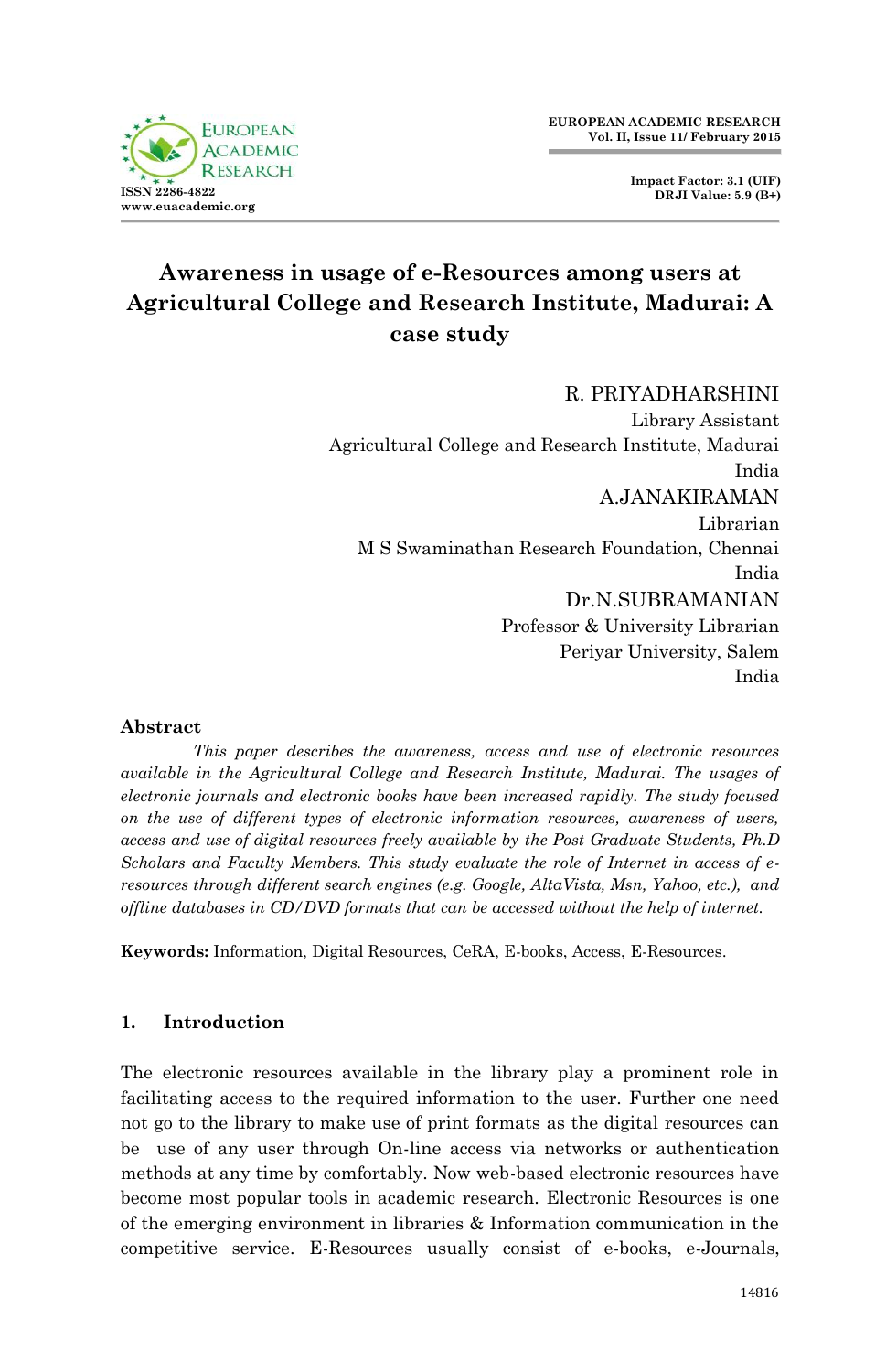articles, newspaper, thesis, dissertation, databases and CD-ROMs, which are likely to be the alternative to the print media. Emerald, Ebsco, Scopus are some of the examples of online databases. All updated information is published in these e-resources. The familiarity and use of electronic information resources in the libraries for rapid development is necessary and important.

## **2. Agricultural College and Research Institute, Madurai**

Agricultural College and Research Institute, Madurai (AC & RI) is a constituent college of Tamil Nadu Agricultural University, Coimbatore and is situated at twelve kilometers away from the Madurai City on Madurai-Trichy National Highway and just 5km away from Mattuthavani Integrated Bus Station. This campus is the second biggest campus of TNAU accommodating 650 under-graduates, post-graduate students and Ph.D. scholars, and is placed at the foothill of historical monument Yanamalai, a small rocky mountain on the western side. The Tamil Nadu Agricultural University was selected as the best university in India for the year 2000 and Agricultural College and Research Institute, Madurai was adjudged as the College in Tamil Nadu Agricultural University twice during 2002 and 2008.

## **2.1 Library:**

The library was started during the year 1965 in the Main Building of Agricultural College and Research Institute and then it was shifted to the present premises on 28th September 1994. The Modern Library Centre funded by AHRDP as annex to the main library was declared open on 23rd July 2001 for Students Internet Browsing Centre, e-Learning Lab, Network Operation Centre and Placement Cell.

## **3. Objectives of Study**

The purpose of the study is to explore the awareness and usage of consortiabased information and knowledge resources by the post graduate, doctoral students and Faculty members of Agricultural College and Research Institute, Madurai, which is one of the Constituent Colleges of Tamil Nadu Agricultural University. The main objectives are:

- Know the different types of electronic resources available in the TNAU library.
- To study the different types of electronic resources used by the Postgraduate students, doctoral students and Faculty members in the Agricultural College and Research Institute, Madurai.
- To find out the purposes for which the electronic resources are most preferred by the Agricultural Institutions.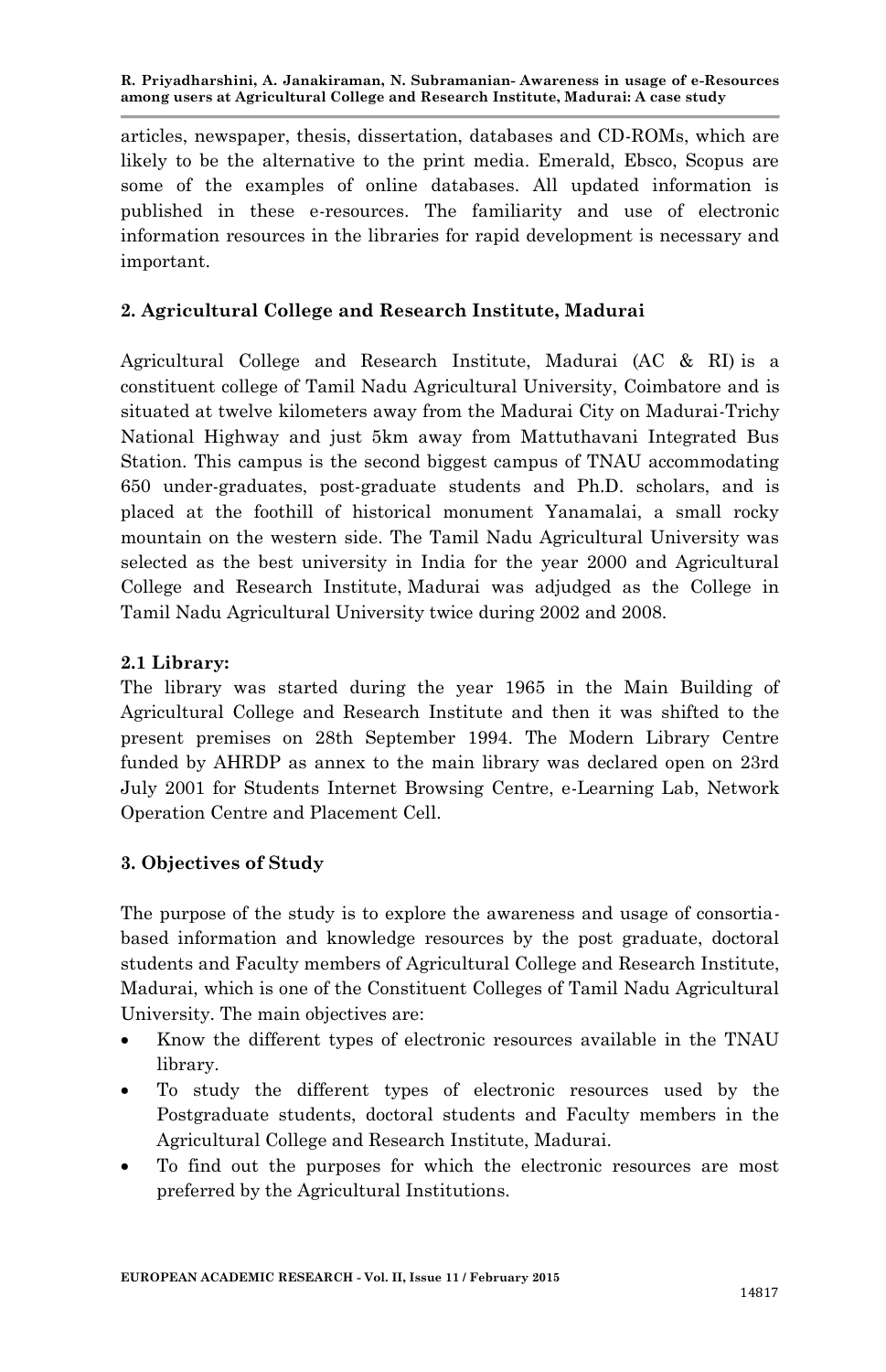#### **4. Scope and Limitation**

The study based on the access and use of the information resources by the PG Students, PhD Scholars and Faculty members of Agricultural College and Research Institute, Madurai. The scope of the study is limited to the electronic resources mainly available in Agricultural College and Research Institute, Madurai.

## **5. Review of Literature**

**Chandra et al. (2014)** conducted a study on Use Pattern of E-Resources among Faculty Members in Arts and Science Colleges in Chennai concluded that most of the respondents were aware of e-resources available in their college library. They have accessed e-resources for their study and research purpose. Majority of the respondents opine that e-resources are useful.

**Pauline Adeniran (2013)** conducted a study on Usage of electronic resources by undergraduates at the Redeemer's University, Nigeria revealed that the use of electronic resources has tremendous impact on the academic performances of the undergraduate students of Redeemer's University; however, there is need for them to acquire more skills in the use of electronic resources.

**Okorie and Agboola (2012)** conducted a study on the availability and use of Electronic Resources in Agricultural University Libraries conclude that the advantages of e-resources as a means of easily and rapidly accessing of books, journals, magazines, thesis and images of various types are now widely recognized. Traditional tools are limited by storage and space. But the e-resources have the potential to store much more information at low cost. An important advantage of e-resources to academics is the increase accessibility of information sources that are current and relevant to research, learning and studying at 24 hours a day. For University of Agriculture, Abeokuta, Michael Okpara University of Agriculture, Umudike and University of Agriculture, Makurdi, the e-resources has helped to solve the problem of non-availability of information resources in printed format on all the programs being run by the University.

**Thanuskodi (2012)** finding the use of e-resources by the post graduate students, Research scholars and faculty of arts in the Annamalai University. The study found that the majority of users are aware about the availability of e-resources. The result reveals that 47.78 % of respondents wanted to access only electronic version whereas only 32.78% users wanted to read the printed journals but 19.44% respondents wanted to use both electronic and printed version. Majority of the respondents 76.66% use eresources for writing papers. The analysis reveals that many of the respondents search e-resources through linking facility available on the library website.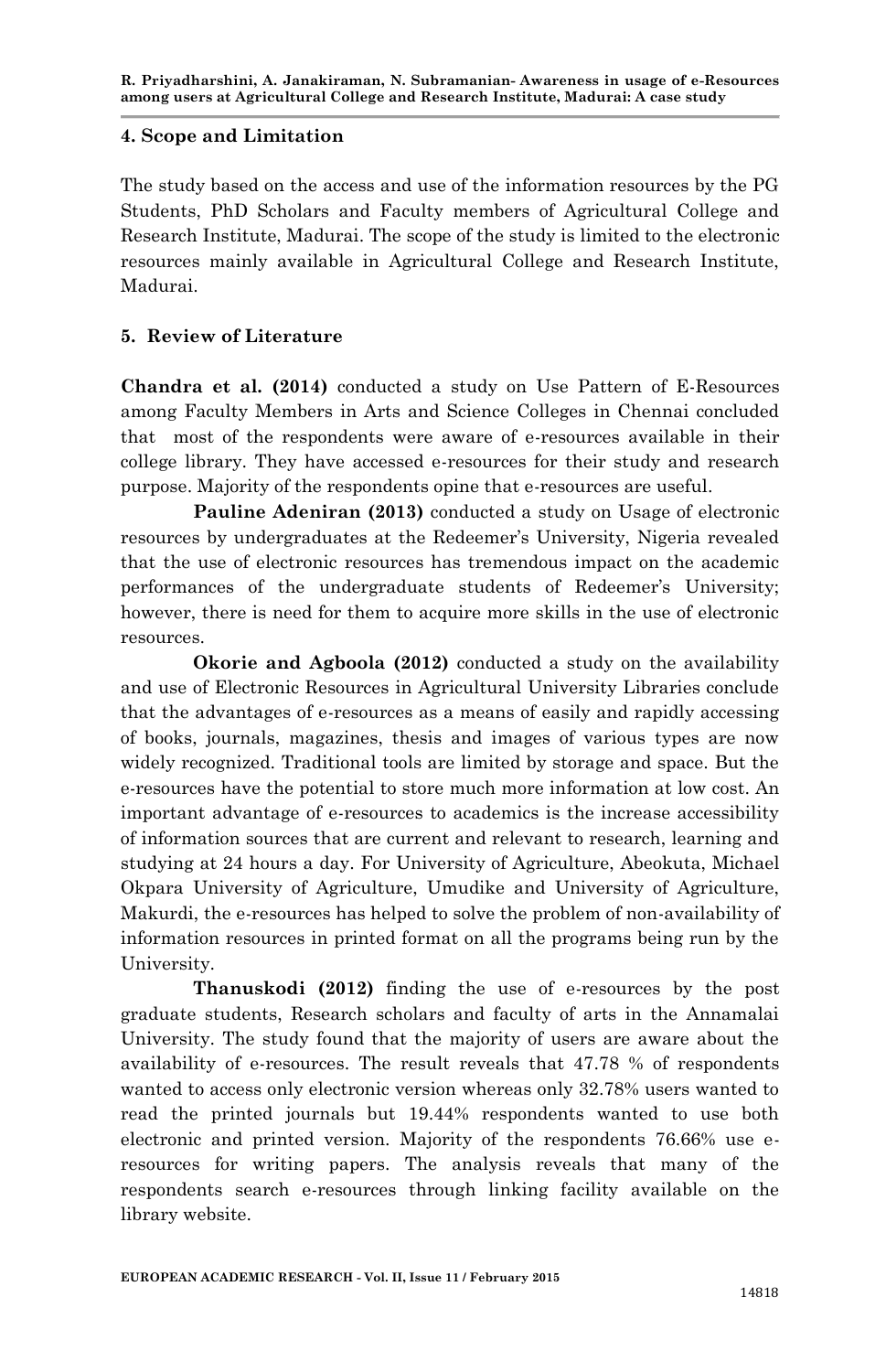#### **6. Methodology**

The study conducted among the PG Students, Ph.D scholars and Faculty members of Agricultural College and Research Institute, Madurai. Survey method of data collection followed. Data mainly collected using a prestructured interview schedule. 137 copies of questionnaire were distributed and 117 filled in copies of questionnaire were received. The data collected from tabulated, critically analyzed and expected in percentage.

| Sl.No | Categories       | Questionnaire<br>Distributed | <b>Responses received</b> |
|-------|------------------|------------------------------|---------------------------|
|       | PG students      | 67                           | 67                        |
|       | PhD scholars and | 20                           | 20                        |
| 3     | Faculty members  | 50                           | 30                        |
| Total |                  | 137                          | 117                       |

**Distribution of questionnaires to various categories of users**

## **7. Analysis and Interpretations**

The data presented in Table 2 indicate the respondents of PG Students, Ph.D Scholars and Faculty Members in AC&RI, Madurai.

| S1.No | Respondents            | Nos. |
|-------|------------------------|------|
|       | P G                    | 67   |
|       | <b>PhD</b>             | 20   |
|       | <b>Faculty Members</b> | 30   |
| Total |                        | 117  |

**Table 2 Respondent in AC&RI, Madurai**

## **7.1 Use of electronic resources.**

Even though there are plenty of e-resource available in different types and forms, the users preferred to some specific types of e-resources. The study sought to identify those types of e-resources.

## **7.1.1 PG Students**

| S.No           | Use of electronic resources                                                                  |    | Frequently               |                          | Rarely                   |                          | Not at all |
|----------------|----------------------------------------------------------------------------------------------|----|--------------------------|--------------------------|--------------------------|--------------------------|------------|
|                |                                                                                              | PG | $\frac{0}{2}$            | P G                      | $\frac{0}{2}$            | РG                       | $\%$       |
| 1              | E-resources freely available through internet using<br>search engines like google, Yahoo etc | 54 | 80.6                     | 11                       | 16.4                     | 02                       | 02.9       |
| $\overline{2}$ | $E$ - journals                                                                               | 28 | 41.8                     | 36                       | 53.7                     | 03                       | 04.5       |
| 3              | E-books                                                                                      | 31 | 46.3                     | 28                       | 41.8                     | 08                       | 11.9       |
| $\overline{4}$ | E-Data archives                                                                              | 06 | 08.9                     | 33                       | 49.3                     | 28                       | 41.8       |
| 5              | E-Magazines                                                                                  | 21 | 31.3                     | 36                       | 53.7                     | 10                       | 14.9       |
| 6              | E-Thesis and dissertations                                                                   | 13 | 19.4                     | 37                       | 55.2                     | 17                       | 25.4       |
| 7              | E-News papers                                                                                | 42 | 62.7                     | 20                       | 29.9                     | 0 <sub>5</sub>           | 07.5       |
| 8              | E-Dictionaries                                                                               | 31 | 46.3                     | 26                       | 38.8                     | 10                       | 14.9       |
| 9              | E-Encyclopaedia                                                                              | 24 | 35.8                     | 29                       | 43.3                     | 14                       | 20.9       |
| 10             | CD-ROM data bases                                                                            | 09 | 13.4                     | 21                       | 31.3                     | 37                       | 55.2       |
| 11             | Online databases                                                                             | 18 | 26.9                     | 30                       | 44.8                     | 19                       | 28.4       |
| 12             | Others                                                                                       |    | $\overline{\phantom{a}}$ | $\overline{\phantom{a}}$ | $\overline{\phantom{a}}$ | $\overline{\phantom{a}}$ | ٠          |

**Table 3.1Use of electronic resources by PG students**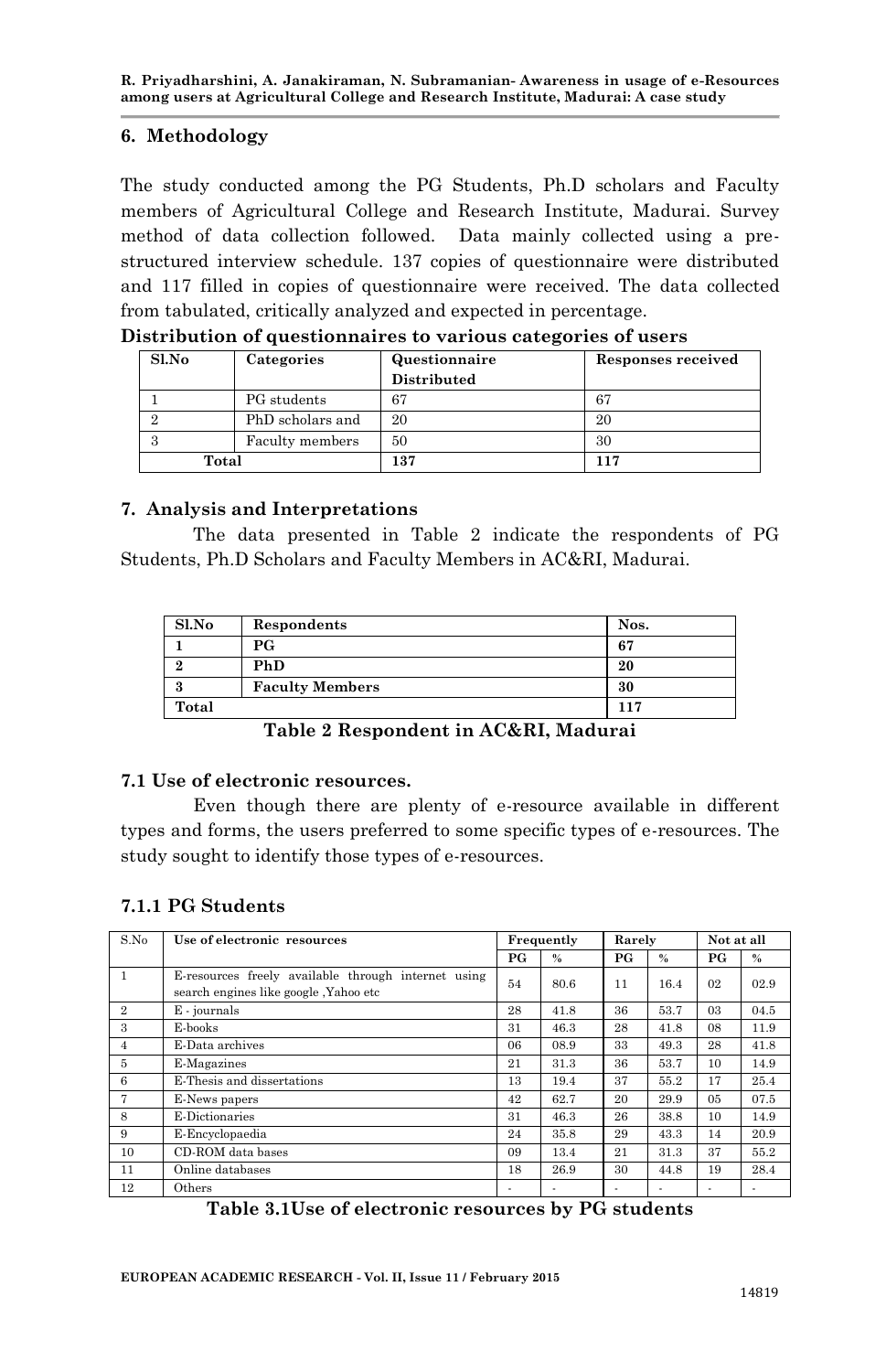**R. Priyadharshini, A. Janakiraman, N. Subramanian- Awareness in usage of e-Resources among users at Agricultural College and Research Institute, Madurai: A case study**

The distribution of respondents according to the use of electronic resources by the PG students are shown in Table 3.1.

It reveals that PG students (80.6%) are frequently used only freely available e-resources followed by e-news papers (62.7%). 55.2% of PG students are not used CD-ROM databases followed by 41.8% of PG students are not used E-Data archives. Only 8.9% of PG students are using e-Data archives.

It is clearly understood that the PG students are not aware of the eresources available in the Agricultural field.

## **7.1.2 PhD Scholars**

The distribution of respondents according to the Use of electronic resources of PhD Scholars in Table 3.2

| S.No           | Use of electronic resources                   | Frequently     |                | Rarely |               | Not at all<br>PhD<br>$\overline{\phantom{a}}$<br>٠<br>01<br>06<br>05<br>01<br>03<br>02<br>03<br>06<br>03 |                |
|----------------|-----------------------------------------------|----------------|----------------|--------|---------------|----------------------------------------------------------------------------------------------------------|----------------|
|                |                                               | PhD            | $\%$           | PhD    | $\frac{0}{0}$ |                                                                                                          | $\%$           |
| $\mathbf{1}$   | available<br>freely<br>through<br>E-resources |                |                |        |               |                                                                                                          |                |
|                | internet using search engines like google     | 10             | 50             | 10     | 50            |                                                                                                          |                |
|                | Yahoo etc.                                    |                |                |        |               |                                                                                                          |                |
| $\overline{2}$ | $E - \text{journals}$                         | 14             | 70             | 06     | 30            |                                                                                                          |                |
| 3              | E-books                                       | 13             | 65             | 06     | 30            |                                                                                                          | 0 <sub>5</sub> |
| 4              | E-Data archives                               | 01             | 05             | 13     | 65            |                                                                                                          | 30             |
| 5              | E-Magazines                                   | 06             | 30             | 09     | 45            |                                                                                                          | 25             |
| 6              | E-Thesis and dissertations                    | 04             | 20             | 15     | 75            |                                                                                                          | 05             |
| $\overline{7}$ | E-News papers                                 | 06             | 30             | 11     | 55            |                                                                                                          | 15             |
| 8              | E-Dictionaries                                |                |                | 18     | 90            |                                                                                                          | 10             |
| 9              | E-Encyclopaedia                               | 0 <sub>5</sub> | 25             | 12     | 60            |                                                                                                          | 15             |
| 10             | CD-ROM data bases                             | 01             | 0 <sub>5</sub> | 13     | 65            |                                                                                                          | 30             |
| 11             | Online databases                              | 10             | 50             | 07     | 35            |                                                                                                          | 15             |
| 12             | Others                                        |                |                |        |               |                                                                                                          |                |

**Table 3.2 Use of electronic resources by PhD Scholars**

This table shows that 70% of PhD scholars are using e-journals followed by (65%) scholars are using e-books and 50% of scholars are using freely available e-resources. Only 5% of the scholars are using CD-ROM databases. It is clearly understood that the scholars are using only online resources currently available in Agricultural field rather than offline databases.

#### **7.1.3 Faculty Members**

The distribution of respondents according to the use of electronic resources of Faculty Members in Table 3.3

| S.No            | Use of electronic resources                   | Frequently |      | Rarely    |               | Not at all                        |      |
|-----------------|-----------------------------------------------|------------|------|-----------|---------------|-----------------------------------|------|
|                 |                                               | <b>FM</b>  | $\%$ | <b>FM</b> | $\frac{0}{2}$ | <b>FM</b><br>03<br>06<br>02<br>02 | $\%$ |
|                 | available<br>freely<br>through<br>E-resources |            |      |           |               |                                   |      |
|                 | internet using search engines like google     | 28         | 93.3 | 02        | 6.7           |                                   |      |
|                 | .Yahoo etc                                    |            |      |           |               |                                   |      |
| $\overline{2}$  | E - journals                                  | 22         | 73.3 | 08        | 26.7          |                                   |      |
| 3               | E-books                                       | 16         | 53.3 | 11        | 36.7          |                                   | 10.0 |
| $\overline{4}$  | E-Data archives                               | 02         | 6.7  | 22        | 73.3          |                                   | 20.0 |
| $5\overline{)}$ | E-Magazines                                   | 10         | 33.3 | 18        | 60.3          |                                   | 06.7 |
| -6              | E-Thesis and dissertations                    | 12         | 40.3 | 16        | 53.3          |                                   | 06.7 |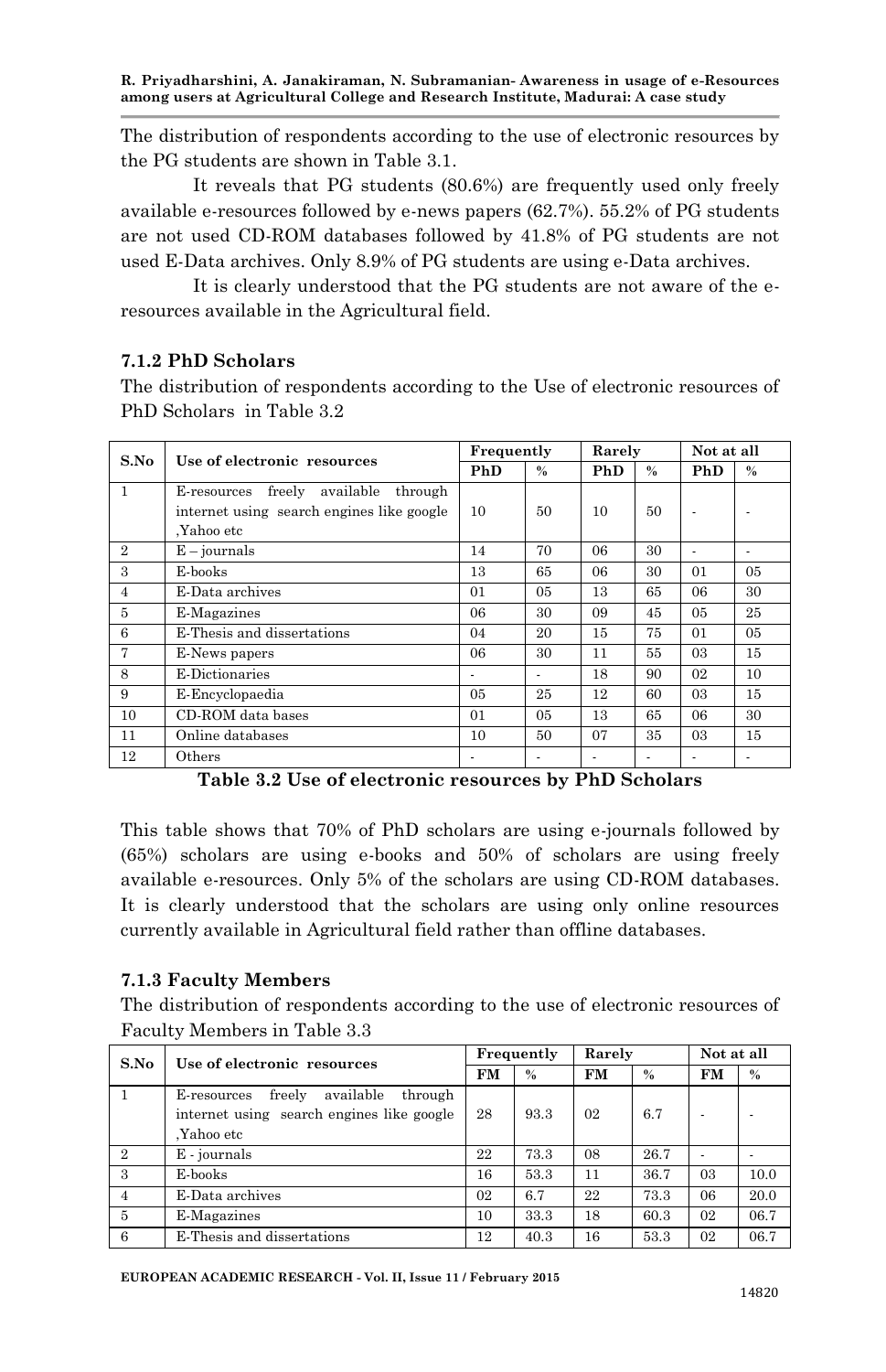**R. Priyadharshini, A. Janakiraman, N. Subramanian- Awareness in usage of e-Resources among users at Agricultural College and Research Institute, Madurai: A case study**

|    | E-News papers     | 09                       | 30.0 | 16 | 53.3  | 05 | 16.7 |
|----|-------------------|--------------------------|------|----|-------|----|------|
| -8 | E-Dictionaries    | 15                       | 50.0 | 13 | 43.3  | 02 | 06.7 |
| 9  | E-Encyclopaedia   | 06                       | 20.0 | 21 | 70.00 | 03 | 10.0 |
| 10 | CD-ROM data bases | 0 <sup>2</sup>           | 6.7  | 19 | 63.3  | 09 | 30.0 |
| 11 | Online databases  | 16                       | 53.3 | 12 | 40.0  | 02 | 06.7 |
| 12 | $0$ thers         | $\overline{\phantom{a}}$ |      | -  |       |    |      |

**Table 3.3 Use of electronic resources by Faculty Members**

It is understood that almost all faculty members were using E-resources freely available through internet search engines like google, Yahoo etc, and they used frequently E-journals ( 70%); followed by e-books (65%) and online databases ( 50%), while the least preference given to the use of e-achieves and CD ROM databases (5%).

The analysis reveals that E-resources freely available through internet, e-books and e-journals carry much importance for research and academic assignments.

## **7.2 Access and use of electronic resources**

The users were asked to express their opinion regarding the preference of use of e-resources available in their institution library.

## **7.2.1 PG Students**

The distribution of PG students according to their method of access and use of electronic resources is showing in table 4.1.

| Sl.            | Digital resources                                                                                                                                                                                                                     | Most                          | Preferred | Occasionally                      |               | Never                             |      |
|----------------|---------------------------------------------------------------------------------------------------------------------------------------------------------------------------------------------------------------------------------------|-------------------------------|-----------|-----------------------------------|---------------|-----------------------------------|------|
| No.            |                                                                                                                                                                                                                                       | $P$ <sup><math>G</math></sup> | $\%$      | $P$ <sup><math>\rm G</math></sup> | $\frac{0}{0}$ | $P$ <sup><math>\rm G</math></sup> | $\%$ |
| $\mathbf{1}$   | based<br>freely<br>available<br>Internet<br>resources<br>through ICAR, DRDO, IDOSI (International<br>Digital<br>Organization<br>Scientific<br>for<br>Information), EJPAU (Electronic Journal for<br>Polish Agricultural Universities) | 36                            | 53.7      | 28                                | 41.8          | 03                                | 04.5 |
| $\overline{2}$ | Resources available through CeRA                                                                                                                                                                                                      | 34                            | 50.8      | 24                                | 35.8          | 09                                | 13.4 |
| 3              | available<br>through<br>E-books<br>Resources<br>Springerlink, CABI, Wiley and Black etc.                                                                                                                                              | 36                            | 53.7      | 26                                | 38.8          | 0 <sub>5</sub>                    | 07.5 |
| $\overline{4}$ | Resources Subscribed online through TNAU<br>libraries                                                                                                                                                                                 | 41                            | 61.2      | 22                                | 32.8          | 04                                | 05.9 |
| $\overline{5}$ | CD-ROM database resources available in your<br>institution library                                                                                                                                                                    | 16                            | 23.9      | 20                                | 29.9          | 31                                | 46.3 |
| 6              | Others if any                                                                                                                                                                                                                         |                               |           |                                   |               |                                   |      |

**Table 4.1 Access and use of digital resources by PG Students**

It reveals that PG students pay high preference to the use of Resources Subscribed online through TNAU libraries (61.2%) followed by Internet based resources freely available through ICAR, DRDO, IDOSI and Resources available through E-books Springerlink, CABI, Wiley and Black Well etc (53.7%) and Resources available through CeRA (50.8%)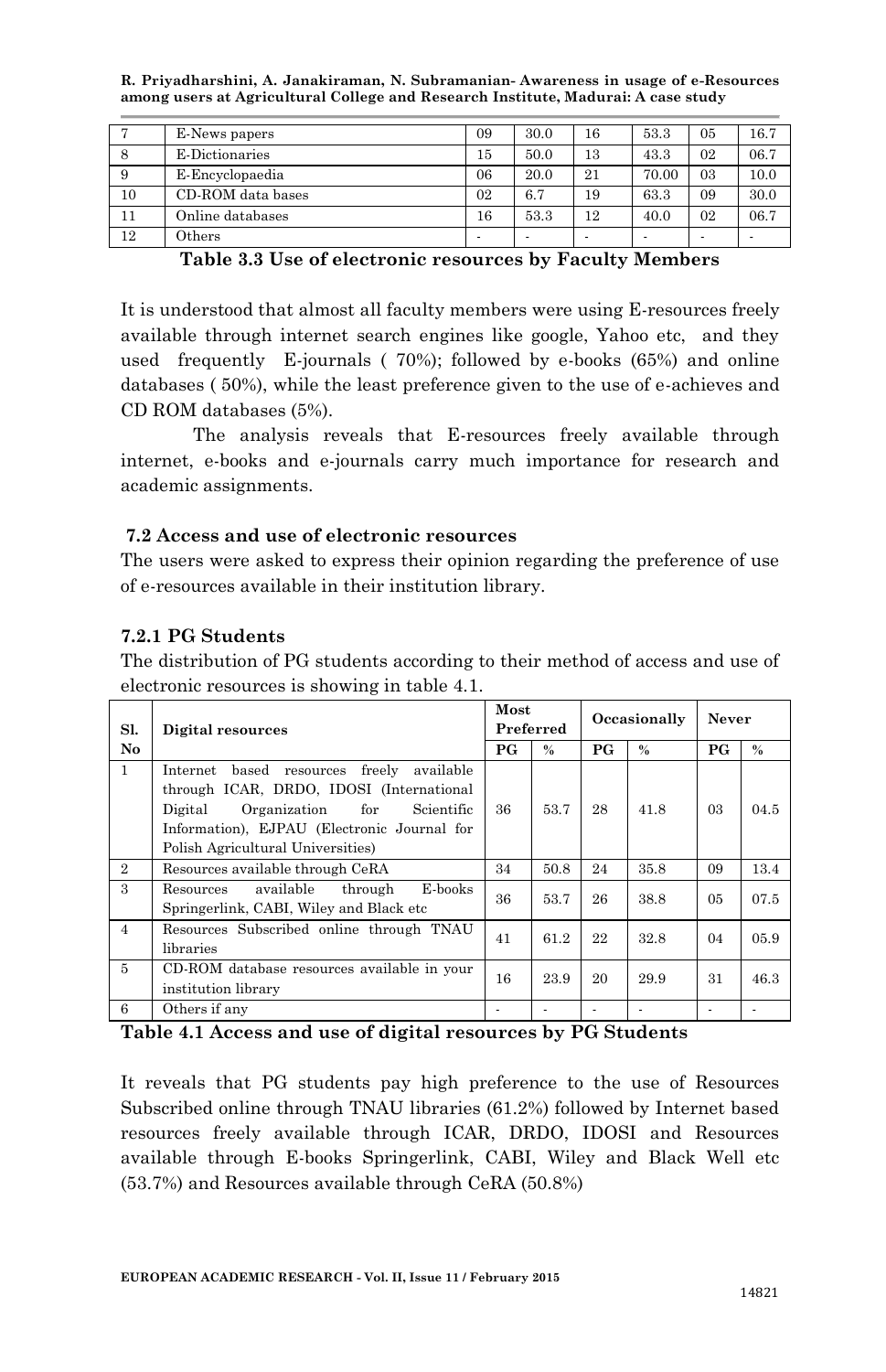**R. Priyadharshini, A. Janakiraman, N. Subramanian- Awareness in usage of e-Resources among users at Agricultural College and Research Institute, Madurai: A case study**

## **7.2.2 Ph.D Scholars**

The distribution of Ph.D scholars according to their method of access and use of electronic resources is shown in table 4.2.

| S.No           | Digital resources                                                                                                                                                                                                                     | Most<br>Preferred |      |     | Occasionally | Never |                |
|----------------|---------------------------------------------------------------------------------------------------------------------------------------------------------------------------------------------------------------------------------------|-------------------|------|-----|--------------|-------|----------------|
|                |                                                                                                                                                                                                                                       | PhD               | $\%$ | PhD | $\%$         | PhD   | $\%$           |
| 1              | Internet based resources freely available<br>ICAR.<br>DRDO.<br>IDOSI<br>through<br>(International Digital Organization for<br>Scientific Information), EJPAU (Electronic<br>Journal<br>for<br>Polish<br>Agricultural<br>Universities) | 13                | 65   | 06  | 30           | 01    | 0 <sub>5</sub> |
| $\mathbf{2}$   | Resources available through CeRA                                                                                                                                                                                                      | 18                | 90   | 02  | 10           |       |                |
| 3              | available through<br>E-books<br>Resources<br>Springer link, CABI, Wiley and Black etc                                                                                                                                                 | 14                | 70   | 06  | 30           |       |                |
| $\overline{4}$ | Resources Subscribed<br>online<br>through<br>TNAU libraries                                                                                                                                                                           | 12                | 60   | 06  | 30           | 02    | 10             |
| 5              | CD-ROM database resources available in<br>your institution library                                                                                                                                                                    | 02                | 10   | 11  | 55           | 07    | 35             |
| 6              | Others if any                                                                                                                                                                                                                         |                   |      |     |              |       |                |

**Table 4.2 Access and use of digital resources by Ph.D Scholars**

It reveals all scholars used resources available through CeRA (90% mostly preferred and 10% occasionally) used. All scholars used resources available through E-books Springer link, CABI, Wiley and Black etc., (70 % mostly preferred and 30 % occasionally)

## **7.2.3 Faculty Members**

The distribution of Faculty members according to their method of access and use of electronic resources is showing in table 4.3.

| S.No           | Digital resources                                                                                                                                                                                                                           |                | Most<br>Preferred |           | Occasionally |                | Never |  |
|----------------|---------------------------------------------------------------------------------------------------------------------------------------------------------------------------------------------------------------------------------------------|----------------|-------------------|-----------|--------------|----------------|-------|--|
|                |                                                                                                                                                                                                                                             | FM             | $\%$              | <b>FM</b> | $\%$         | FM             | $\%$  |  |
| $\mathbf{1}$   | Internet based resources freely available<br>ICAR.<br>DRDO.<br>IDOSI<br>through<br>(International Digital Organization for<br>Information).<br>EJPAU<br>Scientific<br>Polish<br>Journal<br>for<br>(Electronic<br>Agricultural Universities) | 17             | 56.7              | 11        | 36.7         | 0 <sup>2</sup> | 6.7   |  |
| $\mathbf{2}$   | Resources available through CeRA                                                                                                                                                                                                            | 15             | 50.0              | 14        | 46.7         | 01             | 3.3   |  |
| 3              | Resources available through E-books<br>Springer link, CABI, Wiley and Black etc.                                                                                                                                                            | 20             | 66.7              | 10        | 33.3         |                |       |  |
| $\overline{4}$ | Resources Subscribed online<br>through<br>TNAU libraries                                                                                                                                                                                    | 19             | 63.3              | 09        | 30.0         | 0 <sup>2</sup> | 6.7   |  |
| 5              | CD-ROM database resources available in<br>your institution library                                                                                                                                                                          | 0 <sub>5</sub> | 16.7              | 20        | 66.7         | 0 <sub>5</sub> | 16.7  |  |
| 6              | Others if any                                                                                                                                                                                                                               | 03             | 10.0              |           |              |                |       |  |

**Table 4.3 Access and use of digital resources by Faculty members**

**EUROPEAN ACADEMIC RESEARCH - Vol. II, Issue 11 / February 2015** The analysis reveals that Internet based resources freely available through ICAR, DRDO, IDOSI, e-books e-journals and Resources Subscribed online